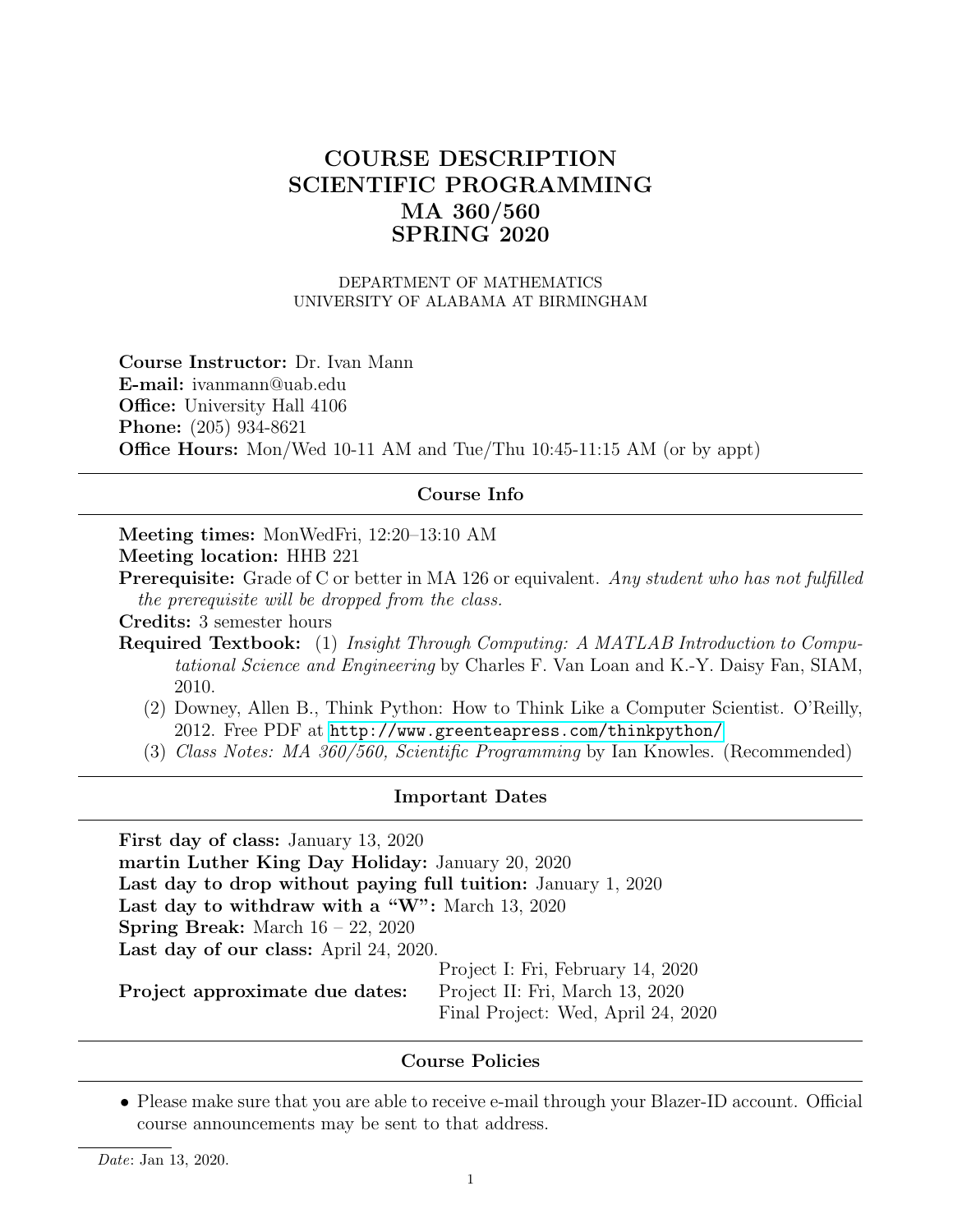- If your are contacted by the Early Alert Program, you should consider taking advantage of the services it offers.
- If you wish to request a disability accommodation please contact DSS at 934-4205 or at dss@uab.edu.

### Course Description

Programming and problem solving using Matlab and Python. Emphasizes the systematic development of algorithms and programs. Topics include iteration, functions, arrays, Matlab graphics, image processing and robotics. Assignments and projects are designed to give the students a computational sense through complexity, dimension, inexact arithmetic, randomness, simulation and the role of approximation.

# Objectives of the Course

Upon successful completion of the course, a student

- (1) develops and implements algorithms from a mathematical given problem;
- (2) develops programming skills to produce working codes;
- (3) learns the basic principles of scientific computing, i.e. algorithms and software tools for science, math and engineering problems

# Class Management via Canvas

- Homework problems will be posted in canvas (<http://www.uab.edu/online/canvas>). All other materials (class announcements, codes, grades and etc.) will be posted in canvas. You should log in to canvas at least once a day!
- I prefer to receive emails via campus email, *ivanmann@uab.edu*. I will answer emails fairly quickly when not in class, but after 9:00 probably not until the next day.
- Homework assignments, projects and activities will only be collected on canvas.

### Assessment Procedures

- Student achievement will be assessed by the following measures:
	- Weekly homework. Homework will be assigned on a weekly basis. There will be no extension of deadlines for any reason. Homework contributes 35% to the course average.
	- Announced quizzes. Quiz problems are similar to the homework problem sets. Quizzes contribute 20% to the course average. There will be no make-ups for the quiz.
	- $-$  Two projects. Each project contributes 10% to the course average.
	- $-$  Final project. The final contributes 25% to the course average.

Grading Scheme: 35 % homeworks, 20% quizzes, 20 % projects, 25% final project

- Your course performance is your course average (including the final exam score). This is a number between 0 and 100.
- Your final grade is determined according to the following table:

| Course performance:   88-100   75-87   62-74   50-61   below 50 |  |  |  |
|-----------------------------------------------------------------|--|--|--|
| Final Grade:                                                    |  |  |  |